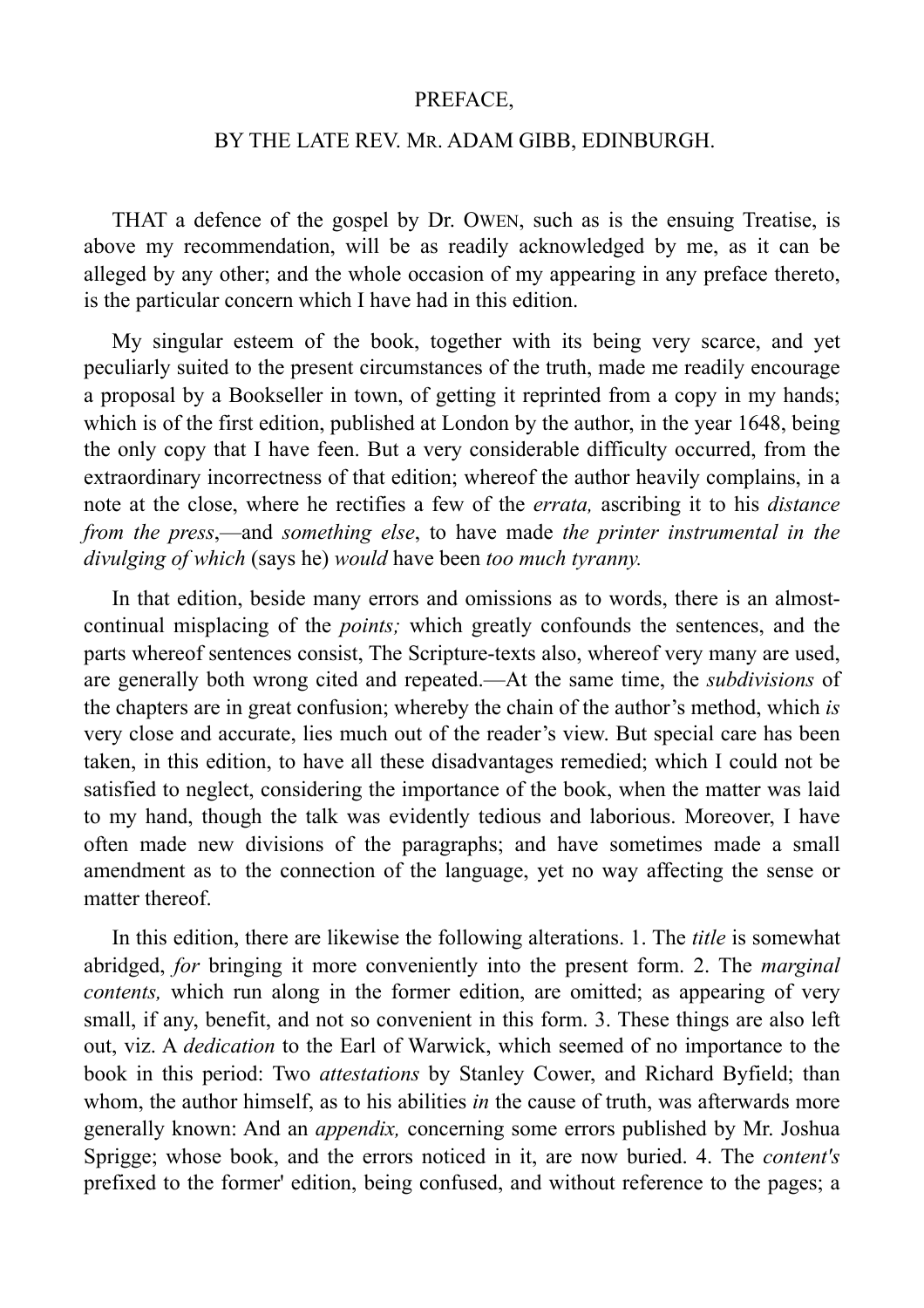new list of contents is now added. 5. The *Scheme* of the various acceptations of the word world, is likewise put into a new form, and a literal translation of it is placed on the opposite column. 6. I have added some *notes* to several pages; and have given the *dates* included in parentheses, to the *Testimonies* of the Ancients at the close.

I may now take occasion to remark some things, as to the matter of this book. It is generally versant about the *second article* of the thorough-pac'd Arminians; which is, as it were, the *center* of their whole scheme, viz. the doctrine *universal redemption.*  This doctrine, about 140 years ago, and afterwards, did raise a great deal of noise and confusion, with very pernicious effects, especially in Holland and England; to which a remedy of considerable success was applied, by the famous Synod of Dort. But by the time that Dr. Owen came to write against this error (which was about 50 years after the first venting of it by *James Arminius,* and 30 years after the condemnation thereof by the Synod of Dort) there had been various improvements of its dress. Wherefore, the following Treatise did more especially deal with a *new s*et of *Universalists;* who declined to avow the other four Arminian points (which deny *particular election,* the *efficacy of God's gr*ace, in conversion, the *impotence of man's will* therein, and the *final perseverance of the saints)* though indeed all *the five* are really inseparable; and yet pretended to separate the *universal* point (about the *extent of Christ's death*) from the rest: which having laid over with fairer colours, they triumphed upon their new mode, as if there could be *no true and free gospel* without it.

But this paint was soon washed off, so far as to discover the native grimness of its visage: And many devices were afterwards used, with great industry, by Mr. Baxter and his followers, for restoring its reputation, in attempting to conceal its deformity, by fresh varnishing. However, for many years back, the *universal scheme* has scarce retained any other being than according to its original grossness, till of late, that some new essays have been made, in this country, to renew it under a plausible disguise (much the same with Baxter's) by which alone it is calculated for imposing upon serious people: a brief account whereof may be serviceable, for recommending the use of this Treatise. And,

<span id="page-1-1"></span>1st, About five years ago, there was published, *A Treatise* on *Justifying Faith,*  ascribed to<sup>[1](#page-1-0)</sup> Mr. Fraser of Brae; wherein the Arminian point of universal redemption is largely set forth, in somewhat of a new dress. A great part of the book, indeed, is employed to that purpose, and with a very methodical appearance, as the matter is

<span id="page-1-0"></span> $1$  The book is ascribed to Mr. Fraser; but what concern he had in it, I know of none who can ascertain. The Publisher, indeed, declares, in his Preface, that it is published "without any alterations, which may be seen by the copy from which it is printed, it being prepared for the press by the Author's own hand." Yet this same Publisher cannot be supposed to have been ignorant, that there was not one scrap of the alleged Author's hand, in the copy which he speaks of; but that it had been transcribed, partly by a boy and girl when at school, partly by he knew not whom, from he knew not what other copy, a good many years after Mr. Fraser's death: and very few who know him, will depend on his fidelity, as to publishing the manuscript which he had, "without any alterations," especially considering the above circumstance.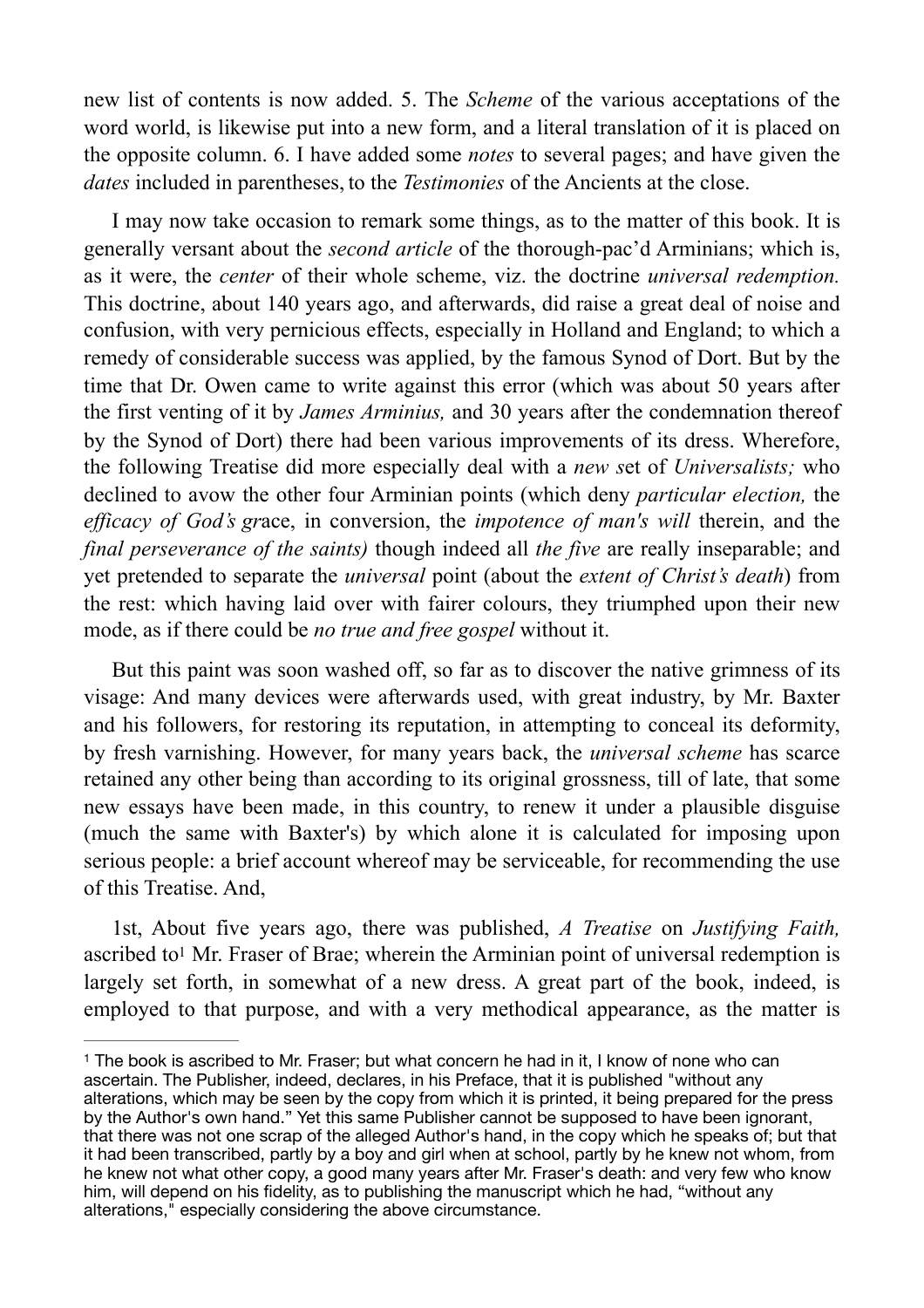classed under manifold titles, of *chapters, sections, suppositions, positions, assertions, reasons, arguments, objections, answers, conclusions, inferences* and *uses*: and yet, after all, it is a very hotch-potch and mass of confusion wherein truths and errors are promiscuously and foully kneaded through-other, with much looseness and selfcontradiction.

I was saying, that the universal scheme is there set forth, in somewhat of a new dress; yet there is not, by far, so much *new* in it, as the generality of its friends imagine. The whole of what is plausible in it, is but a repeating, with some new turns of exordium, a huddle of raw notions and vain pretences, which were exploded above an hundred years ago; as the reader may readily observe, in perusing this book, and may as readily be surprised in finding, that ignorance of former times, or a presumption of having to do with people ignorant thereof, is the best apology that any can have, for mistaking *new flourishes* with what has been so long ago discussed, weighed in the balances, and sound wanting*.* All, then, that is really new, in the quarrelled doctrine of the said book, is not any thing of new ornaments to the universal scheme; but only some new horrors of that scheme, which the author has found himself shut up unto, in his pretended answering of objections; and which need not to be debated in any course of reasoning, but only to be set in open view, for being immediately detested. As,

1. The old Universalists, when teaching that Christ died for all men, were greatly perplexed and divided, about contriving any proper *end* of his death, with respect to such as perish. And (which the reader will see afterwards) it was, objected to them, as a necessary consequence of their scheme, that, if Christ's blood was not spilt in vain with respect to such, it behoved to he shed for them, only that they might be the *deeper damned:* But this abominable tenet they would not take with, as following upon their principles; they were not sufficiently hardened for pushing matters so far. And while it was allowed on all hands, that these who finally reject Christ, as offered to them, do thereby bring upon themselves *a sorer punishment;* it has also been allowed, till of late, that this sorer punishment is properly derived from the curse of the broken covenant of works; wherein vindictive justice prosecutes the sinner, not only for his original sin, but likewise for all his actual sins, according to all the aggravations wherewith they are found clothed.

But the foresaid consequence is boldly adopted, for a new part of the scheme, in the book referred to; as the author, in order to give an air of self-consistency to the scheme, is hardy enough to teach; that the *deeper damnation* of these who perish, belongs to the *covenanted end and intendment* of Christ's death. For he scruples not to affirm, that Christ laid down his life for those who perish; "with this intention, end and purpose, that they might be made fit objects of gospel-vengeance and wrath, wrath of a gospel-kind, as a sorer and worse punishment than law-wrath; for which end they were given to him, and purchased by him:" And that this their deeper damnation,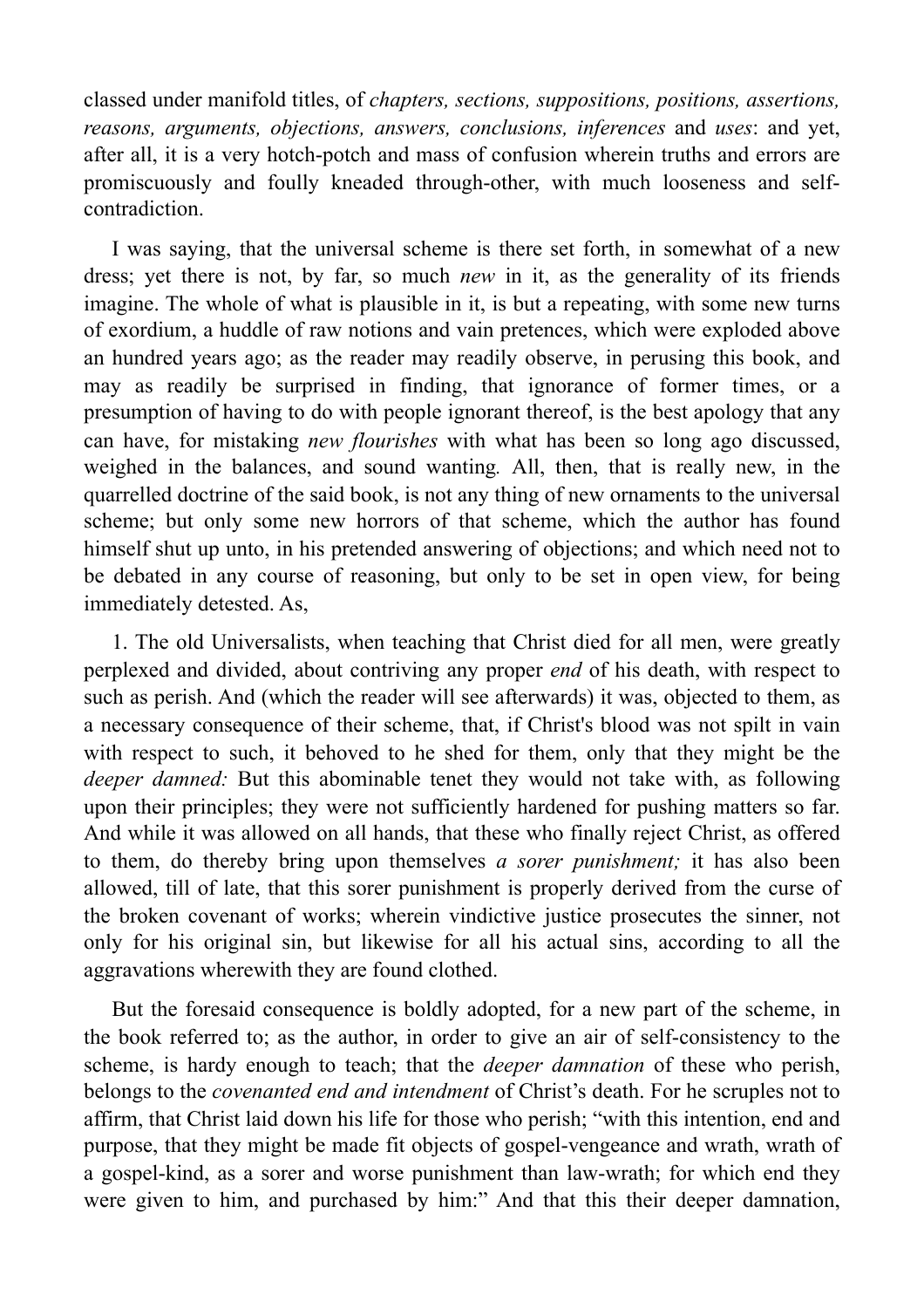"belongs to the travail of his soul, of which he sees and is satisfied," as having died for them *out of hatred!* 

Here, then, is a very *new end* devised, for the death of Christ; that he died on purpose to get the generality of mankind thereby bought up from *law-wrath,* or from the hands of divine justice in the law-curse; that he might have them in *his own hands,*  at his own disposal, for getting his own *greater* and *other* kind of *hatred* wrecked upon them, in bringing them under a sorer punishment, of what is called (by a horrid new style) *gospel-wrath and vengeance;* for the gaining of which end, unto a gratifying of his hatred upon them, he willingly submitted to all ignominy, yea poured out his own soul unto death! And thus, for the sake of making an Arminian heresy hang together, there must be a blasphemous traducing of the glorious Mediator and his death, by a doctrine which may well make the ears of them that hear to tingle*.* 

2. In the foresaid book, we have the doctrine of a *double satisfaction* for the sins of those who perish; *one* satisfaction made by Christ on the cross, and *another* by themselves in hell. On this footing, "that God, who exacts the double satisfaction, is above all law; his will and sovereign pleasure, is the rule of all equity; if he had pleased to exact twenty satisfactions, he could not be unjust, for in that he willed it, it was therefore just: and he that, without the least stain of injustice, exacted of Christ his life for sin, a price that did far exceed the demerit of the elect; why may he not exact, over and above what Christ suffered for reprobates, even another kind of satisfaction from them in hell? If he took an overplus of satisfaction from Christ, why may he not take it from reprobates?" According to which doctrine, God is much more glorified in the damnation of reprobates, than in the salvation of the elect, as for these last he gets only a *single satisfaction.* 

And thus also, for the better settlement of an *Arminian heresy,* the eternal foundations of justice and equity, in the *divine nature,* must be overturned; and no room left for *righteousness,* among the divine attributes.

3. There is another, but contradictory cut, upon the doctrine of double satisfaction for the sins of reprobates: That "it is the person of the *Father,* to whom Christ made satisfaction; and it is the person of the Son, to whom satisfaction is made in hell by reprobates!" And thus, all these of mankind who perish, must be the eternal objects of the *Father's* love and good-will. *He* is fully Satisfied for all their sins, *he is pacified toward them for all that they have done:* but they must perish eternall*y* under the more inexorable wrath and hatred of the *Mediator!* O how dreadful is the precipice of error!

These, then, are all the new things, the new abominations, of what is called *Brae's*  scheme. And so essential are these points to the new and (as is pretended) more *evangelical* mode of the scheme, that whenever the friends of it shall give up with them, they must find themselves reduced unto a wallowing, along with their predecessors, in the old mire of *conditional Redemption* and *Free-will.*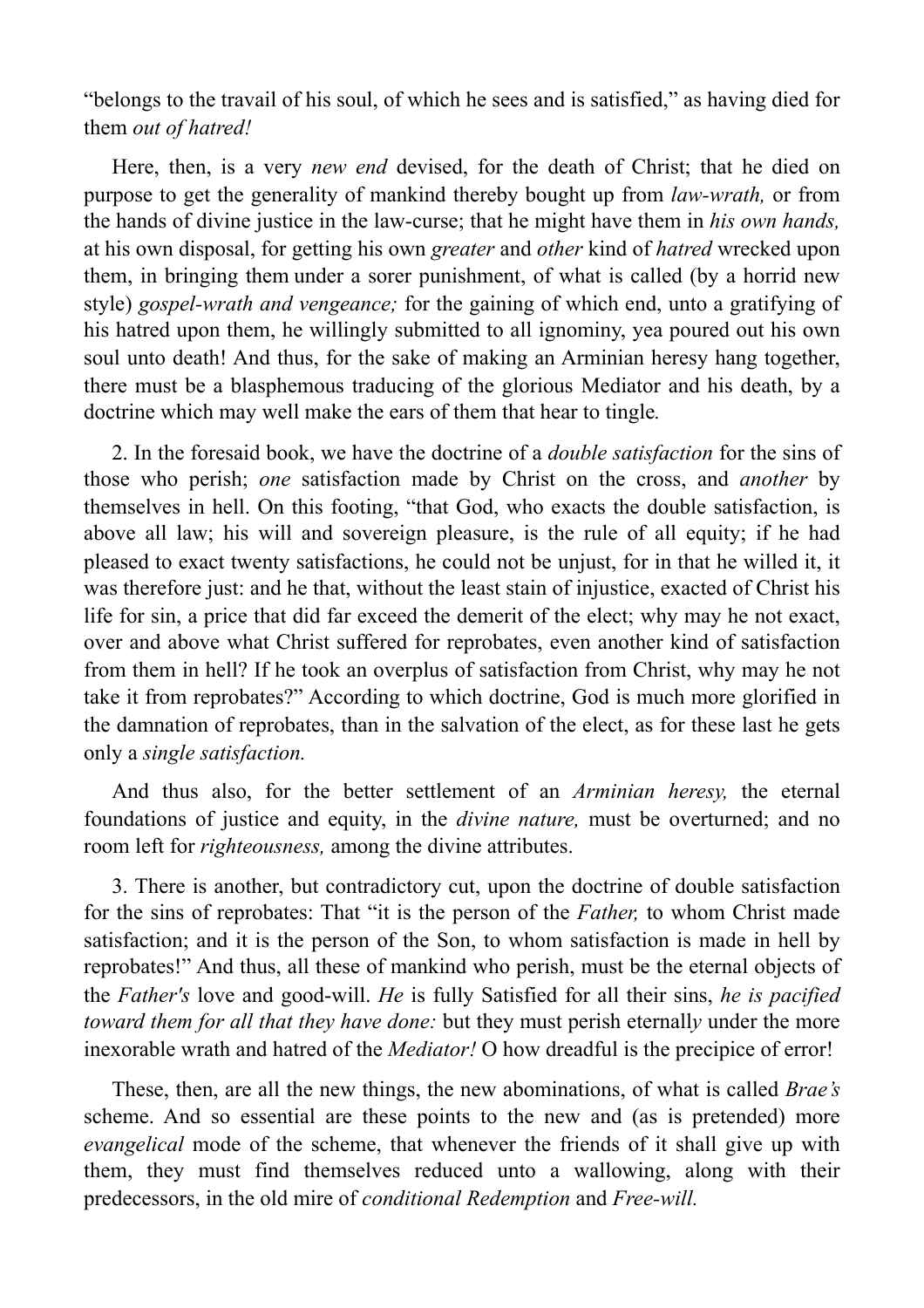2*ndly,* These who have first made an open appearance under the banner of what is called *Brae's* scheme, are a couple of *novices* who (with a pair of sham-elders) arrogated the name of *The Reformed Presbytery;* and though there has been too much of Arminianism in church-judicatures before, yet they are the first *Arminian judicature*, wholly constituted on such a footing, that has ever yet appeared in this island: nor is it to be reckoned among the smallest provocations in this day of blasphemy, that any should have pretended to constitute themselves, in the name of Christ, just for displaying a banner against the glory of his *effectual* redemption and mediation. It is true, they set up as the only men for celebrating the Mediator's glory, but how is it that they do so? Why, by venting another doctrine about his mediatory kingdom, which leaves him *nothing* but as *Mediator!* And when some worms on his footstool, have thus attacked his God-head, they will make amends by complimenting him with a Socinian kind of glory, which they forged in the year 1753! However, in the righteous judgment of God, that mock-presbytery was dissolved, very soon after they had taken up their Arminian stand; *one* of the two being left to put a sad bite upon his brother, and the poor people who had chosen him for one of their guides, by turning suddenly so *catholic,* that he almost got over the length of *Roman-catholic* at one leap.

These Gentlemen, then, upon a breach from their brethren for that very purpose, have retailed the *new mode of Arminianism* in a pamphlet which they published about fifteen months

ago, under the mimic form of a judicial deed, viz. *The true State of the Difference between the Reformed Presbytery and some Brethren who lately deserted them (as* they pretend, though themselves were the deserting minority) *&c*. In this performance they generally side themselves with, and recommend the *whole scheme* of the late book ascribed to Mr. Fraser; though, in setting it forth, they are quite mute about the particular *horrors* thereof, which have been mentioned. But, as a new-set-up tradesman readily falls on some new turn of the business, for gaining a character; so they *improve* a little upon their author, by adding one piece of *novelty,* which lies in representing our Lord's death as *clothed* with a twofold, a *general* and *special appointment;*<sup>[2](#page-4-0)</sup> though, indeed, this new device turns out to nothing more than their author's doctrine of a *common* and *special* redemption.

<span id="page-4-1"></span>But one of their apprentices seem greatly enamoured with this improvement *of* the scheme, as if it were sufficient for gaining a complete victory over the truth of the gospel. He has been pothering in a Printing-house for a good time back, in order to

<span id="page-4-0"></span><sup>&</sup>lt;sup>[2](#page-4-1)</sup> For imposing upon people who do not understand Latin, as if their new style about these different suits of clothes, had been ever heard of in the world before; they play a nasty trick, p. 39. in translating these words of the English Divines at the Synod of Dort, about Chris's death for the elect, viz. "Secundum aeternum Dei beneplacitum specialiter illis destinato;" as if they signified, "clothed with a special appointment according to the gracious purpose of God from everlasting;" when the true sense is, "specially destined for them, according to the eternal good-pleasure of God."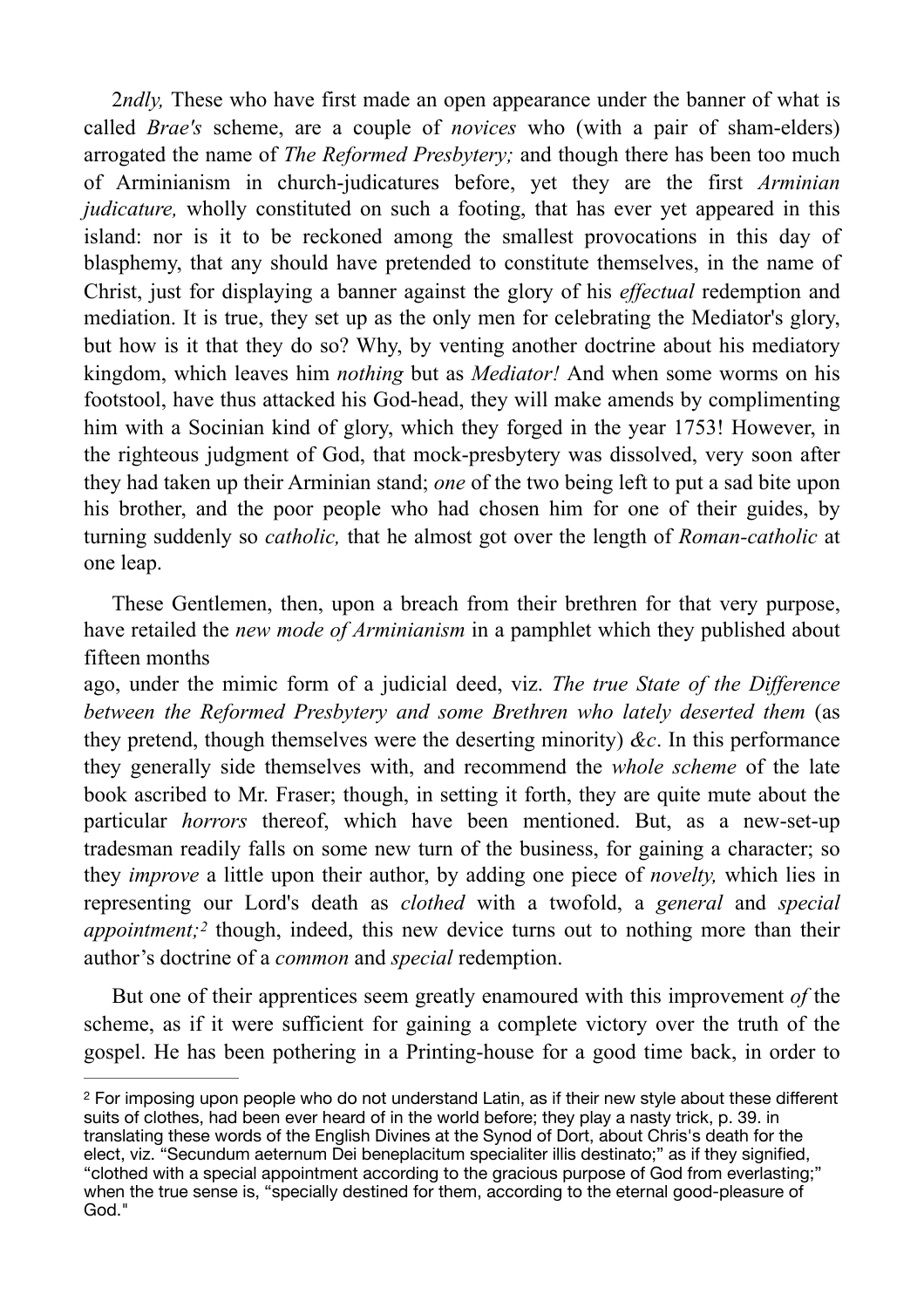make a more wordy display of that invention, as he, perhaps, is looking for better success (according to the frenzy of the time) than such friends of the cause, who might some way tolerably be seen in print. I have seen the first half-sheet of his piece, which is at length got bungled out*,* (entitled, *A Letter to a Friend in America,* &c.) and, if the stock be like the sample, as full of poor undigested crudities, after all its down-takings, up-makings, and clouty mendings, at the press; his party will have no great reason to boast of it. But more particularly, what is the great theme of *Peter Reekie's* piece? Why, he tells us by the *title,* that therein "is *clearly* held forth the *peculiar* interest that the *Elect* have in the death of Christ, by virtue of a s*pecial appointment,* in opposition to *Arminians:* as also the *common* interest *mankind-sinners* have

in his obedience and death, as constitute by a *general anointment,* God's great and gracious ordinance for their salvation, as contradistinguished from *fallen angels,* &c." And he proceeds to tell us, with a special mixture of ignorance and assurance, that "the *special appointment* maintains all that the orthodox hold against the Arminians:" That "it was the *special interest* our Reformers contended so earnestly for;" but that "the *general relation* betwixt Christ and sinners of man-kind, was not the proper word of their testimony." And thus our *new* Universalists must be licked clean of Arminianism, at the expense of our Reformers, and of common reason.

But let us a little blow aside this smoky vapour, and turn up the mask which is thus put on for deceiving the simple, by observing that,

1. It Seems the death of Christ is a very naked thing; no way fit for being seen or regarded, but as it gets on an additional clothing of some *appointments;* while *clothes*  are very separable from the person or thing that wears them. And so, according to this doctrine, our Lord's death is of no benefit or avail to *any,* in *itself* considered; either materially, as to its absolute value; or formally, as being undergone by him in the capacity of a New Covenant-head or Surety: but all advantage by, it, must be derived from other distinct *appointments* wherewith it is *clothed;* and which can leave no room to gospel-hearers for any distinct improvement of his death. Because,

2. Our *new Universalists* are agreed, that what they call the *special appointment,*  respects only the *Elect as such*; that therefore it is not immediately laid out in the gospel, as a ground of faith to any, being what none have ado with, till they know themselves to be elect: and that, therefore, under the gospel-dispensation, men have only the *general appointment* to meddle with, as freely proposed unto their faith*.*— And what is this *general* appointment, as distinguished from the *special?* Is it anything else, according to this new scheme, but an appointment of Christ's death for the *deeper damnation* of the generality of mankind? Wherefore, a preaching up of the *general*  appointment (when once the smoke is cleared away) appears to be nothing else, but a calling men to the faith of deeper *damnation;* while they dare not aim at the faith of *salvation,* upon the *special* appointment, till once they know that they are elect. And is not this *rare new gospel?* But,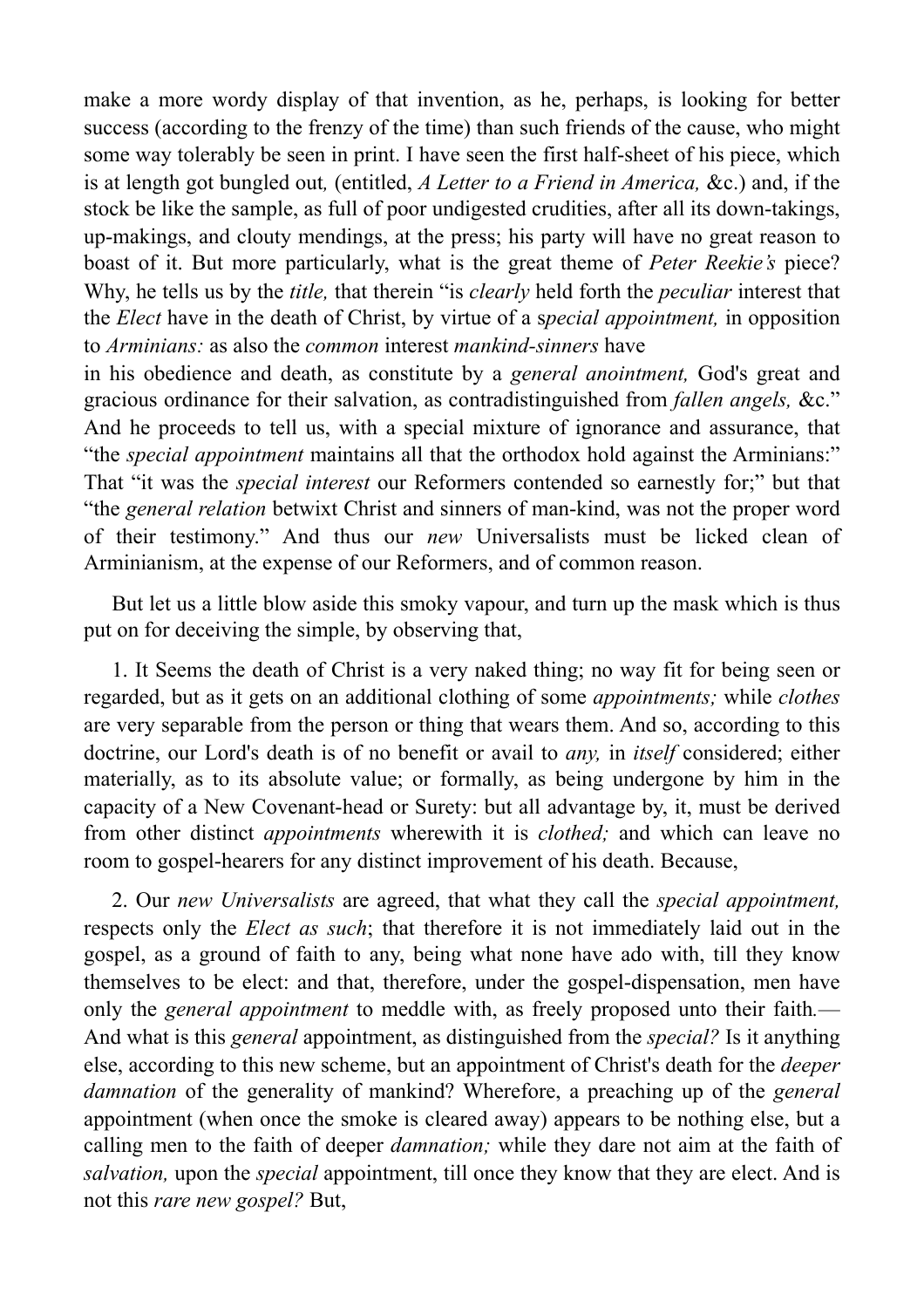3. Their scheme can bear no tolerable sense, till they add a third appointment; which is plainly implied, in their way of handling the *other two:* and this is, that as they make the *special* appointment to be for the salvation of the elect, and then, the *general* appointment is for the deeper damnation of all others; they must add another *common* appointment, comprehending both. And what must this common *appointment of* Christ's death be for? Why, neither immediately for *salvation* nor *damnation;* but for *either of* the two, according as it shall turn out, by men's faith or unbelief. Yea, this indeed is the very marrow of *Brae's* Scheme, the main point aimed at therein: whereupon, *up must go the old Dagon of* free-will. And, at best, this new doctrine of appointments turns out only to a teaching us, that Christ, by his death, purchased *nothing* at all for *any* of mankind; but only purchased a right and liberty for God the Father, *to save* or *not,* as he pleased: which vile pretence, the reader will afterwards find tried and cast.

Upon the whole, it is evident, that all the flourish about a more *free* and *wellfounded* preaching of the gospel, upon the new scheme, is a *mere cheat;* yea, this scheme, in its real import, leaves no room for any *faith,* or any gospel-*offer*, among any sinners in the world: while the Scripture-doctrine of *particular effectual redemption*, leaves the fullest room for a free offer of Christ to all, and lays out the surest ground for their faith, in the absolute and infallible sufficiency of his death for salvation, as freely proposed to their faith, without any respect to God's secret purposes concerning them. All this, the reader will find laid open, in the ensuing treatise: And there may be a further explaining of this matter, as the Lord shall direct, if the present flood continue to run forward, for reducing the *present mode* of *Arminianism*, to such confusion as hath covered that heresy in all its former shapes.

Though the *Universalists* all agreed in this position, that *Christ died intentionally for all men;* yet various turns were formerly given to the meaning hereof, some teaching, only, *that he so died for all if they believe it:* which the reader will afterwards find exposed; particularly from this absurdity which it runs into, of making *the act the cause of its object.* And, indeed, as Christ's dying intentionally for any, behoved to be true in fact *at the time of his death,* or never; it is a very gross absurdity to imagine, as if the *former truth* of this fact could have any dependence on an *after believing* thereof. But this must not be confounded with another thing, which is extremely different: I mean, a person's *special saving interest in Christ and his death;*  as being actually invested with his justifying righteousness, and accepted in the sight of God on that account; which never becomes *true* in the case of any, *till* the moment of believing. For though a person has sufficient grounds in the word of grace, whereupon to believe this particular interest in Christ and his death, and though it is never *true* in the person's case, till the time of his believing; yet this doth not make *the act the cause of its object:* only, according to the mysterious order of grace, the Lord gives *truth* to that saving interest, *at the time* of faith's applying Christ to the soul.